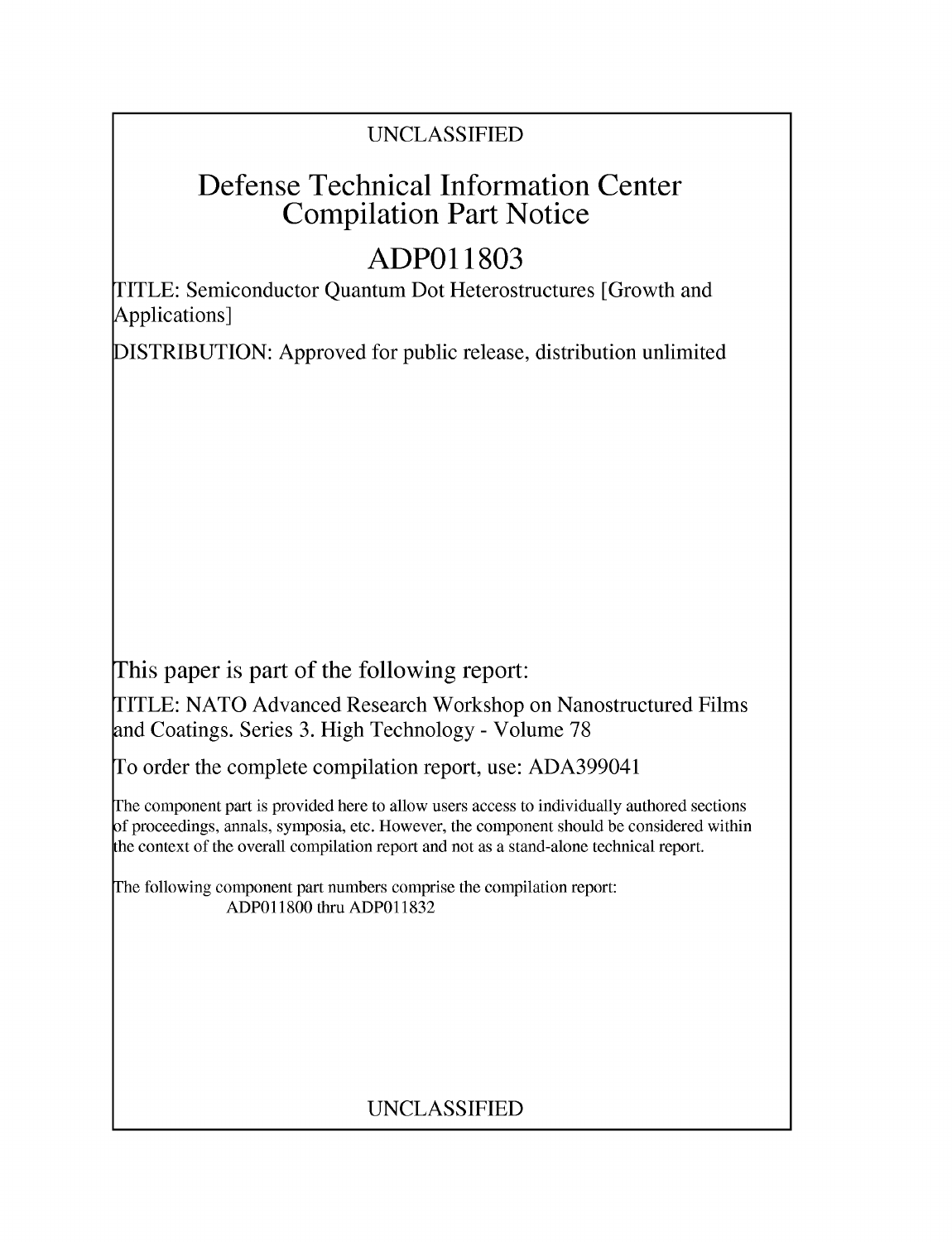# **SEMICONDUCTOR QUANTUM** DOT HETEROSTRUCTURES (GROWTH **AND APPLICATIONS)**

V.M.USTINOV *A.F.Ioffe Physico-Technical Institute Politekhnicheskaya 26, 194021 St. Petersburg, Russia*

#### Abstract

The reduction of dimensionality of the carrier motion in quantum nanostructures brings new, interesting effects in semiconductor physics. In addition, it opens an exciting possibility of improving the device performance. It has been predicted that the delta-function like density of states inherent for the objects with three-dimensional quantum confinement (quantum dots) should lead to the decrease in threshold current density, and improvement of its temperature stability (for semiconductor injection lasers when the quantum dot heterostructures are used as an active region).

In the present work we discuss the synthesis of InAs/GaAs quantum dots by using selforganization phenomena at the initial stages of strained layer heteroepitaxy. We show that the driving force for the island formation is strain accumulating during the deposition of the lattice mismatched material. Quantum dot size and shape are presented and their optical properties are discussed. The characteristics of quantum dot injection lasers are shown. The ways to reduce threshold current density and improve its temperature stability are demonstrated. The band-gap and strain engineering are shown to be effective tools for controlling the quantum dot optical emission range.

#### 1. Introduction

When the motion of charge carriers is confined by the size of the order of de-Broigle wavelength of the particle the energy spectrum and other main characteristics of the system shows size dependence. This is a manifestation of the quantum size effect.

Semiconductor devices whose operation is based on the quantum size effect are currently widely used in various applications. For example, semiconductor diode lasers are used in optical fiber communications and compact disc players, high electron mobility transistors are used in satellite communication systems, etc. In these devices quantum size effect manifests itself in one direction, i.e. in the direction normal to the structure surface. Meanwhile, in the plane of the semiconductor layer the carrier motion is free. The new breakthrough in characteristics of semiconductor devices and appearance of new applications are associated with semiconductor structures where quantum size effect manifests itself in all three directions. These structures are called quantum dots (QDs).

41 *G.M. Chow et al. (eds.), Nanostructured Films and Coatings,* 41-54.

**<sup>©</sup>** 2000 *Kluwer Academic Publishers. Printed in the Netherlands.*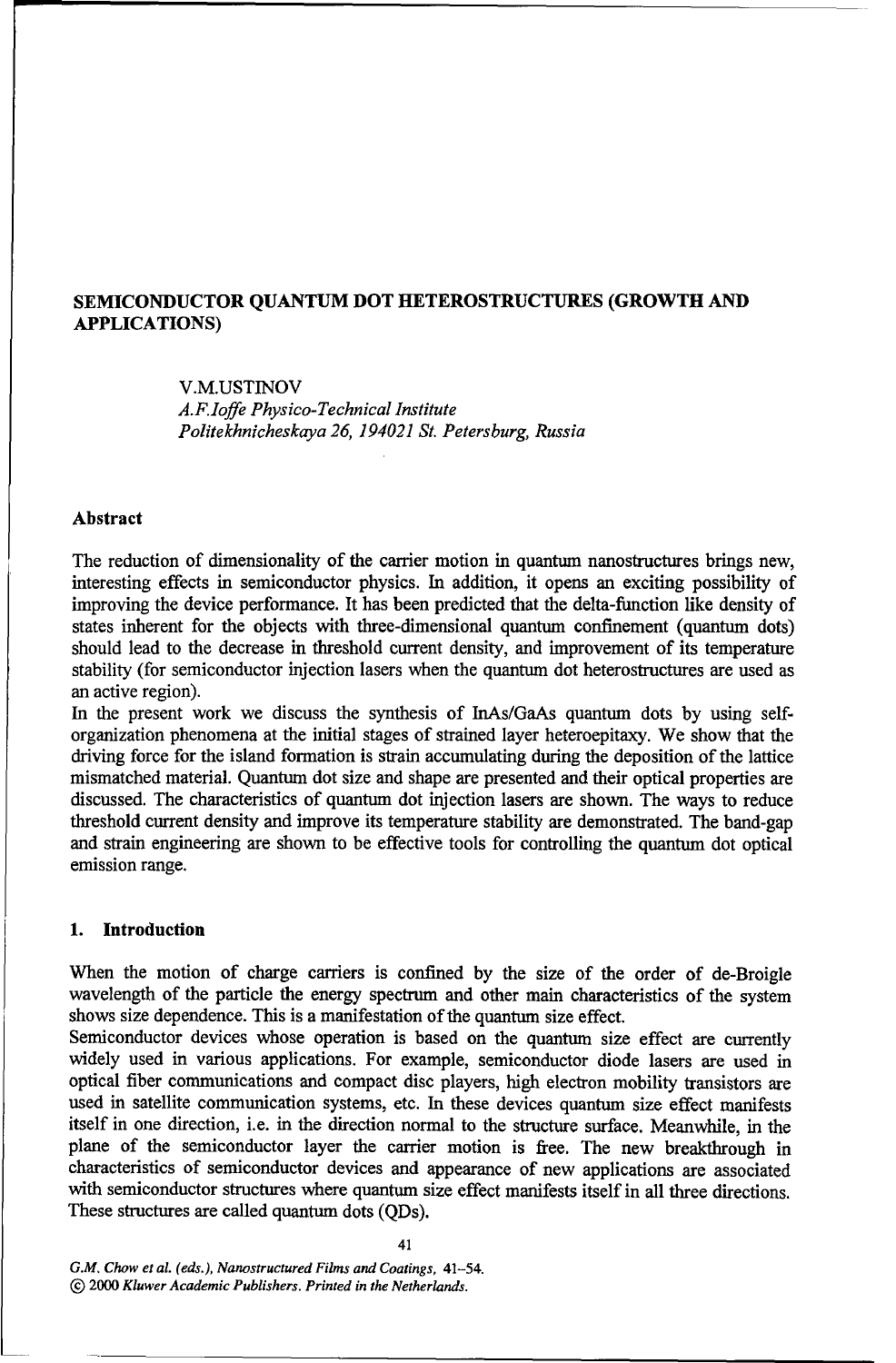42



*Figure 1.* Effect of size quantization on determined by the presence of at least

spectrum which is essentially the set of discrete levels (Fig. 1). In this case thermal broadening is excluded and all carriers in the quantum dot array are been predicted [1,21 that this deltafunction like density of states should lead to the drastic increase in gain and temperature dependence for semiconductor diode lasers.

synthesized are as follows [3]. The minimal size of a quantum dot is density of states. one confined state. The maximal size

is limited by the lack of thermal population of adjacent states in a quantum dot. In addition, device applications exclude the exceptional amount of defects and dislocations as well as considerable interface recombination velocity. The quantum dot array should be uniformly dense to provide sufficient gain, since strong fluctuations in quantum dot size and shape would lead to the strong broadening of the spectrum. Extremely important is also the possibility for the matrix to provide the current flow and collection of carriers into the quantum dot states.

In the present work we discuss the synthesis of semiconductor quantum dots by using the effect of spontaneous transformation of the growth surface at the initial stages of lattice mismatched heteroepitaxy. The alternative methods of formation of quantum dots (e.g. etching the quantum well structures, growth in V-grooves or glass matrices) are beyond the scope of this work. Optical properties of self-organized quantum dots and their applications in diode lasers will also be discussed.

# 2. Synthesis of InAs/GaAs self-organized quantum dots

# 2.1. EPITAXIAL GROWTH MODES

Three possible mechanisms have been described so far in the theory of epitaxial growth: layer by layer or Frank van der Merwe (FvdM) growth mode, island or Volmer-Weber (VW), and island combined with layer or Stranski-Krastanov (SK) growth mode, Fig. 2. The type of epitaxial growth will be determined by the interface energy parameters and lattice mismatch. If the epitaxial layer and the substrate are lattice matched, the islands will be formed provided the surface energy of the substrate is less than the surface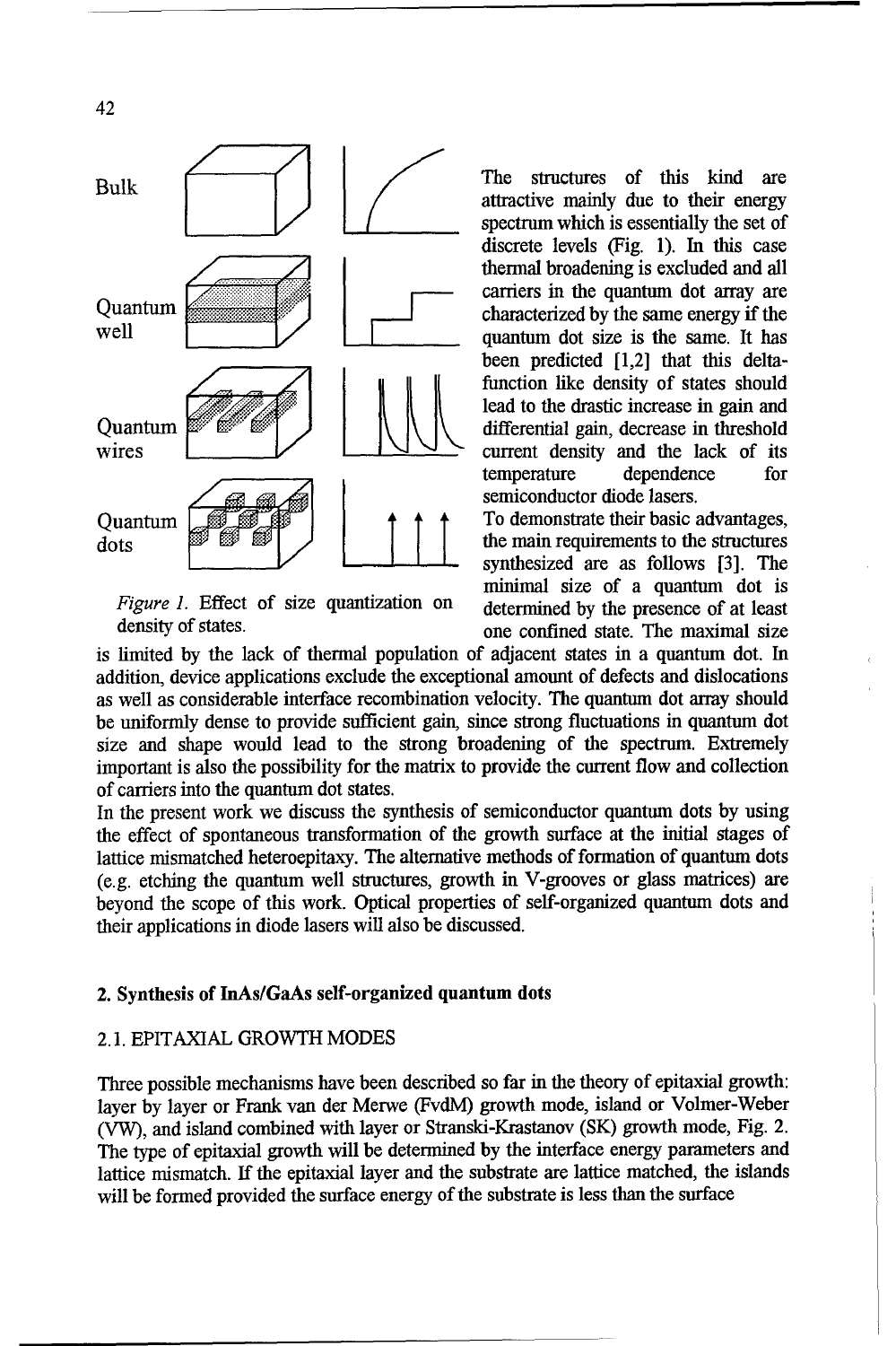

*Figure 2.* Possible mechanisms of epitaxial growth.

energy of the epitaxial layer and the interface energy. Variation of this energy relation leads to change in the growth from the VW to the FvdM mode. If the epitaxial layer and the substrate are lattice mismatched the growth initially proceeds in a layer by layer mode. However, increasing the layer thickness leads to the accumulation of large strain energy and it becomes energetically favorable for the system to reduce its energy by the formation of isolated islands due to strain relaxation. In the theory of the SK growth this process should be accompanied by the formation of misfit dislocations at the interface. However, it has been shown that for the lattice mismatched growth of semiconductors (e.g., Ge/Si, InAs/GaAs, etc) the critical layer thickness for the island growth is less than the critical thickness for the formation of dislocations [4, 5]. Thus, within a certain layer thickness coherent islands are formed on the growth surface. In this case the strain relaxation occurs either in the substrate adjacent to the island or in the island itself [4,5,6].

# 2.2. FORMATION OF ARRAYS OF InAs/GaAs SELF-ORGANIZED QUANTUM DOTS *IN SITU* BY MOLECULAR BEAM EPITAXIAL GROWTH

#### 2.2.1. *Structural characterization of quantum dots*

The onset of the island growth mode upon the deposition of InAs on GaAs is usually monitored by high energy electron diffraction (HEED) patterns during the molecular beam epitaxial (MBE) growth (Fig. 3). The appearance of dashes and spots on the HEED pattern instead of streaks characteristic of the layer by layer growth is indicative of the formation of microscopic islands on the growth surface. If the deposition of InAs is interrupted at this stage, and the InAs islands obtained are overgrown by GaAs then the system of InAs islands in GaAs can be considered as a quantum dot array of low band-gap material in a large band-gap matrix.

Studying the initial stages of deposition of  $In_xGa_{1-x}As$  on GaAs by HEED has shown that the increase in the In content (x) in the epilayer leads to a decrease in the critical layer thickness for the island growth from 4 monolayers (ML) (x=0.5) to 3 ML (x=0.6) [7] and 1.7 ML (x=1) [8].

Transmission electron microscopy (TEM) studies show that structural characteristics of  $In_xGa_1$ . ,As quantum dots in GaAs strongly depend on x and effective layer thickness, Fig. 4 [8]. Just exceeding the critical layer thickness the QD ensemble is characterized by pronounced lateral nonuniformities and small size of individual islands. Increasing the effective layer thickness to 4 ML (InAs) leads to the formation of about 60 A high pyramidal quantum dots with square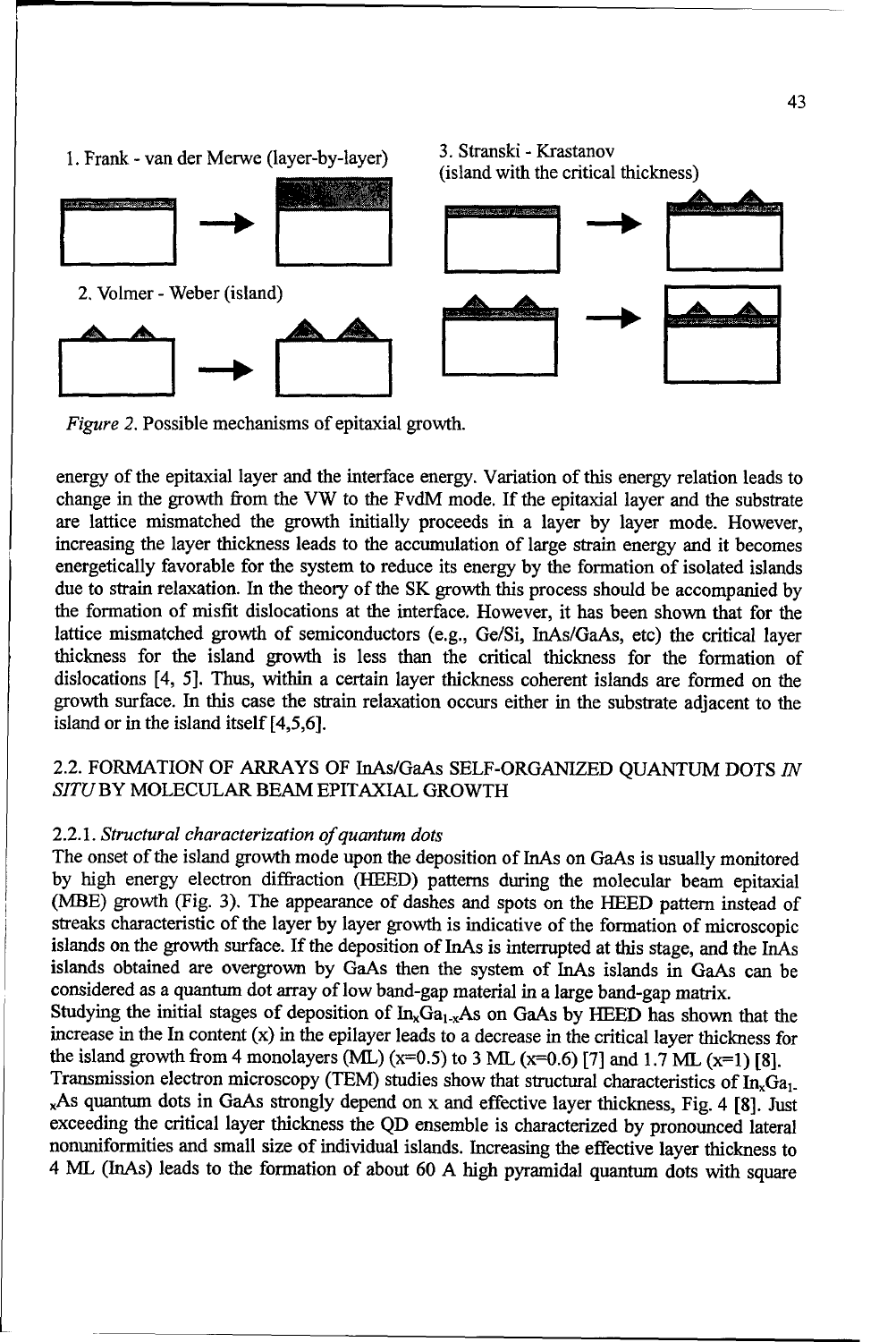



with the deposition of InAs on GaAs  $In(Ga)As$  OD arrays in a GaAs matrix: layer-by-layer  $(1.6 \text{ ML}, \text{ upper part})$  to  $(b)$ ; island  $(1.7 \text{ ML}, \text{ lower part})$  growth InAs QDs  $(2 \text{ ML}, \text{ (c)}, 4 \text{ ML}, \text{ (d)}).$ mode.

*Figure 3.* Change in HEED pattern *Figure* 4. Plan-view TEM images of surface due to the transition from In0.5Ga0.5As QDs (3.3 ML (a), 7.3 ML

bases  $\sim$  120 A). The islands form two-dimensional primitive square lattice, and their size distribution is relatively narrow (dispersion less than 20%).

Thus, the formation of InGaAs/GaAs self-organized quantum dots is controlled by the composition of the deposited layer and its effective thickness; the driving force for the formation of quantum dots is the strain energy accumulating upon the epitaxial growth of lattice mismatched semiconductor materials.

# 2.2.2. *Optical properties of quantum dots*

Coherent QDs usually show high (close to 100%) effectiveness of radiative recombination at low temperatures. The energy position of the photoluminescence (PL) peak strongly depends on the size of the islands [9]. Just after the formation of islands the PL peak becomes broadened and red shifted as compared to the quantum well case (Fig. 5a). Further increasing the effective thickness of InGaAs leads to gradual long wavelength shift of the PL line until the critical layer thickness for the dislocation formation is achieved (Fig. 5b). In this case the PL intensity is drastically decreased due to the large number of nonradiative recombination centers. The dots of smaller sizes usually exhibit a broader and weaker PL line as compared to the large dots with lower size dispersion. Integral PL intensity of the InAs/GaAs quantum dot heterostructures is almost independent of temperature until 100 K. However, increasing the temperature beyond 100 K leads to the decrease in the PL intensity characterized by the activation energy of about 80 - 90 meV. This value is close to the valence band discontinuity at the heterojunction InAs QD - GaAs matrix estimated theoretically [6] thereby indicating the effective evaporation of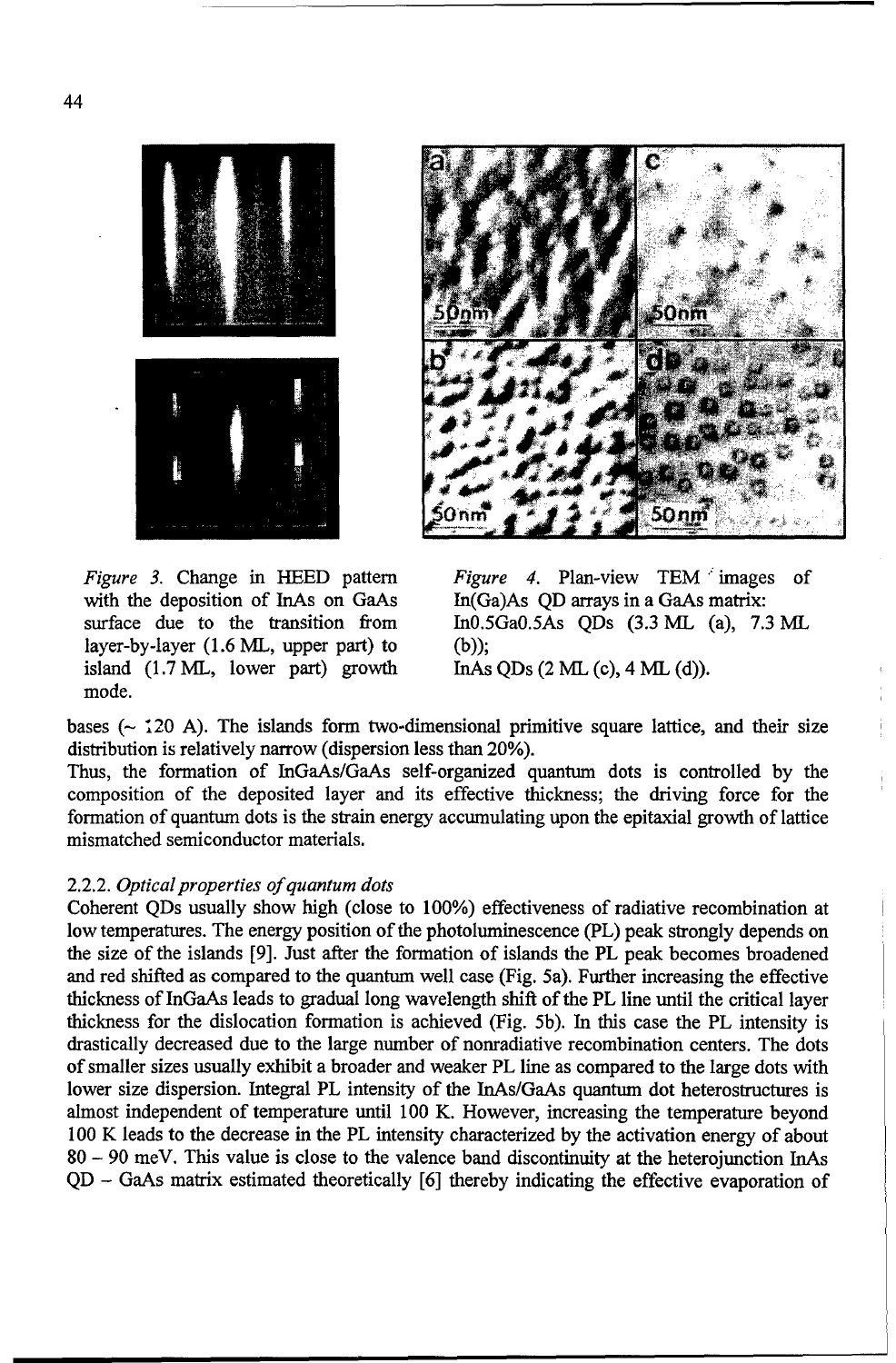

*Figure 5. (a)* PL spectra of heterostructures containing two-dimensional layer (curve 1) or QD array (curve 2) of InGaAs in a GaAs matrix.

(b) Dependence of PL peak position from InAs insertion in GaAs: **(0)** measured experimentally; **(O)** calculated in assumption of two-dimensional coverage.

carriers from quantum dots at elevated temperatures [10]. Nevertheless, the room temperature PL intensity remains sufficiently high which allows the use of quantum dot structures in diode lasers.

#### 2.2.3. *Vertically coupled quantum dots*

TEM studies have shown that typical InAs/GaAs quantum dots are characterized by relatively low aspect ratio (maximum base size **-** 140 A, maximum height **-** 60 A). Further increasing the effective thickness of deposited InAs leads to the formation of misfit dislocations. However, increasing the aspect ratio should lead to the increase in the carrier localization energy thereby suppressing the thermal evaporation of carriers from the QDs. This in turn should improve the room temperature characteristics of diode lasers.

It has been found that successive deposition of the InAs dot sheets and thin GaAs spacers leads to the formation of the islands of the subsequent sheet just above the islands of the previous sheet if the spacer thickness is less than or equal to the height of the island, Fig.6 [I I]. The reason for this phenomenon is that the growth of the second InAs layer proceeds under the influence of the strain fields due to the presence of the previous QD sheet. This leads to the preferential migration of the In atoms to the places just above the location of the island of the previous layer.

The energy of the ground state transition has been found to depend on the number of the dot sheets and the spacer width. The PL peak shifts to the longer wavelengths with the increase in the number of QD sheets due to the decrease in the size quantization energy owing to the increase of the effective height of the quantum dot. The red shift of the PL line is also observed with the decrease in the spacer thickness due to the enhancement of the electronic coupling

45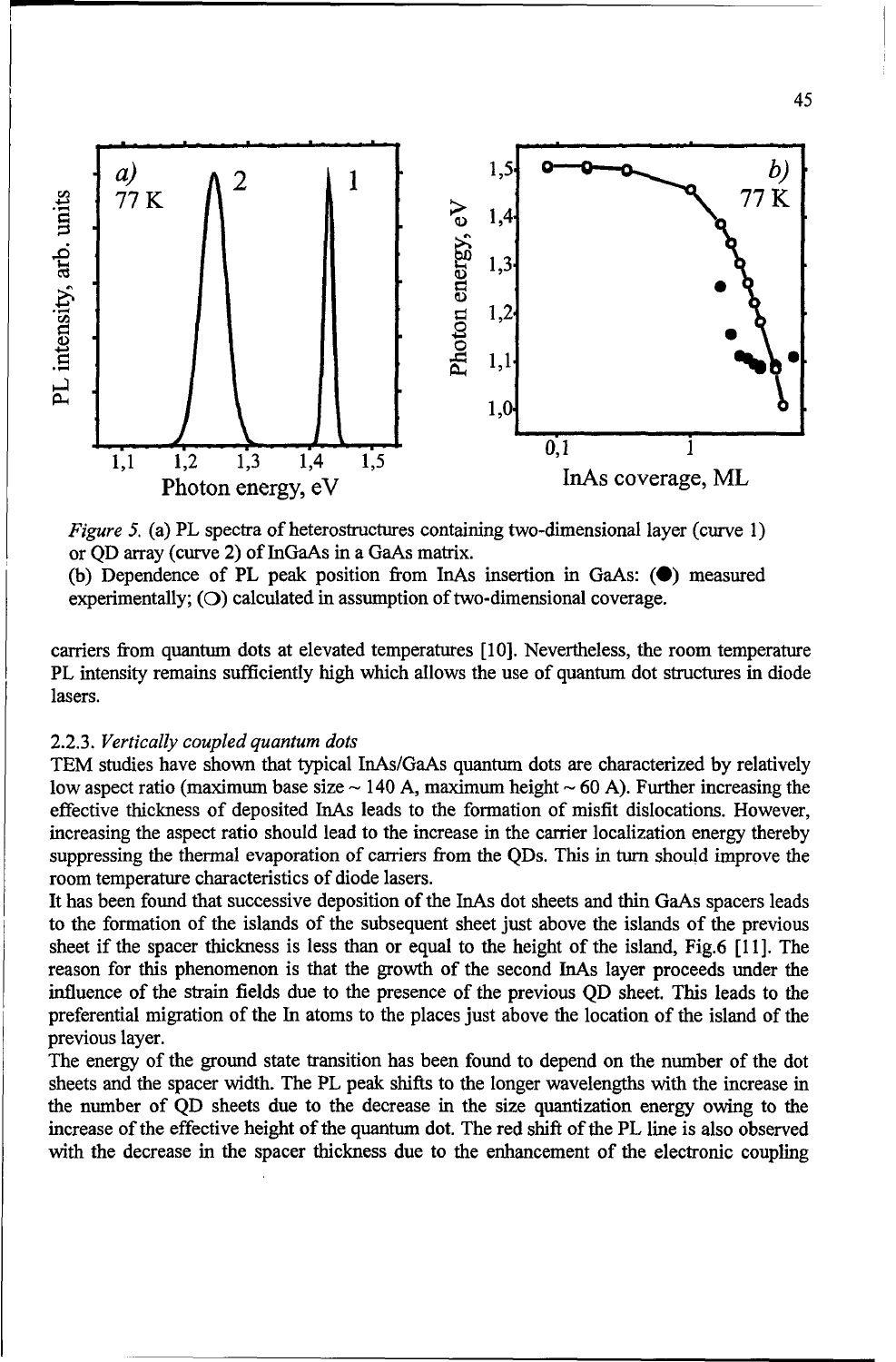

*Figure* 6. Cross-section TEM image of the structure containing more than 10 planes of InAs QDs separated by 5 nm-thick GaAs spacers (a) and evolution of PL spectrum of stacked QD array with the number of QD planes (b) and the spacer



between the dots of the adjacent layers. These effects are indicative of the fact that the vertically coupled quantum dot with strongly increased aspect ratio is a single quantum mechanical object characterized by a joint system of energy levels.

## 2.2.4. *Density of states spectrum of individual quantum dots*

The PL spectrum of a quantum dot ensemble is a broad line (Fig. 5) which is the result of inhomogeneous broadening due to the size and shape fluctuations of the self-organized islands. Experimental evidence indicates that the energy spectrum of an individual quantum dot is a set of discrete energy levels due to three-dimensional quantization. This has been observed when studying cathodoluminescence (CL) under high spatial resolution of electron beam [12]. If only several tens of quantum dots are excited by a highly focused electron beam (under routine PL conditions  $10^7 - 10^8$  dots are within the laser spot) the CL spectrum is the set of ultra narrow lines (FWHM<0.15 meV) which is indicative of the lack of inhomogeneous broadening, Fig. 7. No increase in the width of the luminescence lines is observed with the increase in the temperature. This observation confirms that there is a lack of thermal broadening due to the delta function like density of states owing to the three dimensional quantization.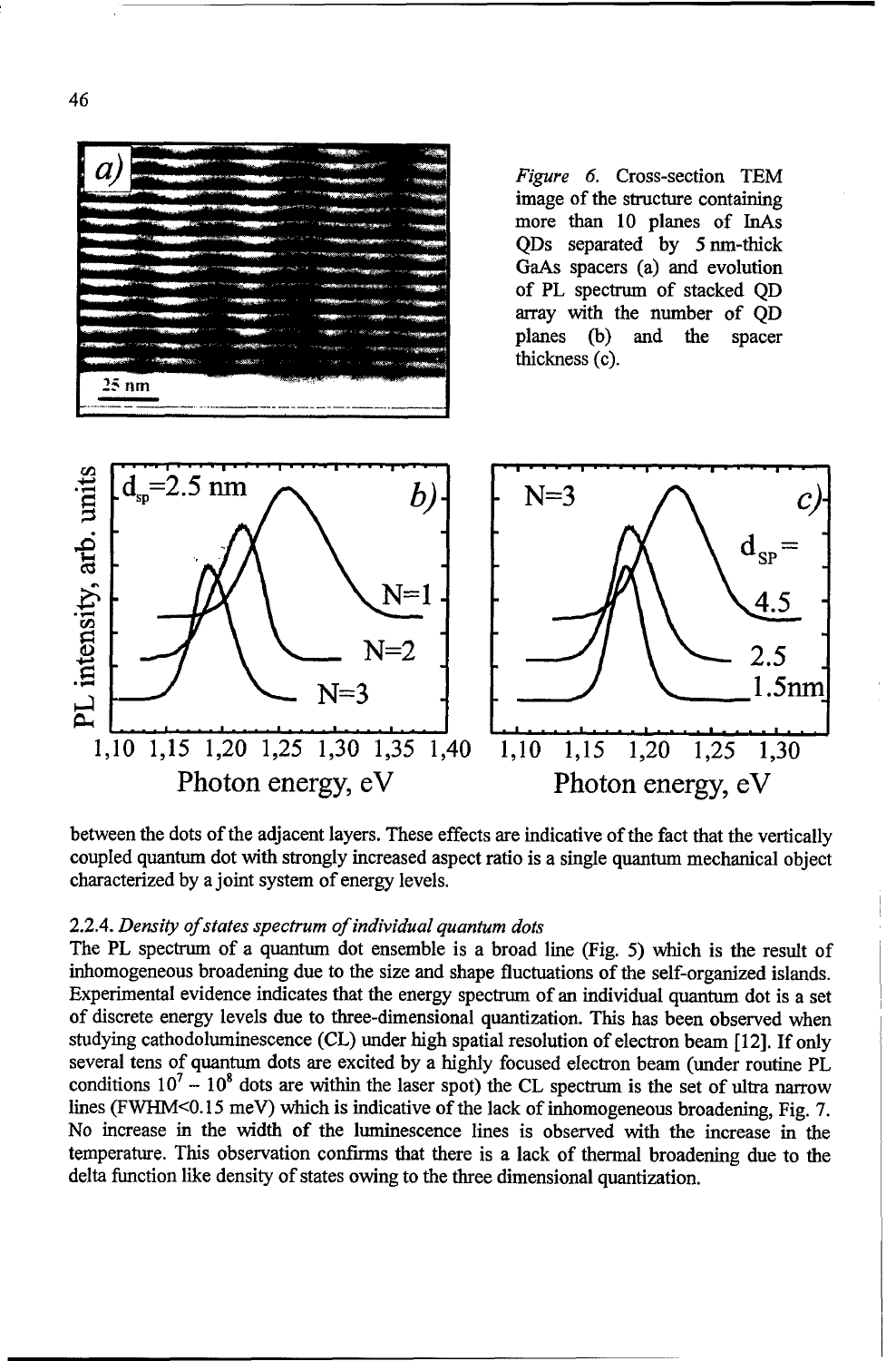

## 3. Formation of InAs quantum dots on silicon

Silicon is a key material in modem semiconductor technology. The important properties of silicon (high thermal conductivity, high stiffness, stable oxide formation, and developed technology for preparing inexpensive large-area dislocation-free substrates) make this material advantageous for numerous applications in microelectronics. On the contrary, the indirect bandgap of Si makes its application in optoelectronics very difficult. However, the luminescence efficiency of an indirect gap matrix can be dramatically improved by inserting a narrow- and direct-gap material (e.g. GaAs layers in AIAs). Nonequilibrium carriers are trapped in the direct-gap regions, and the luminescence efficiency may be extremely high, even



*Figure 8.* STM images of the surface morphology of InAs deposits on a Si (100) surface for 60 ML of InAs deposited at 470 °C (a) and 5.5 ML InAs deposited at 250 °C 47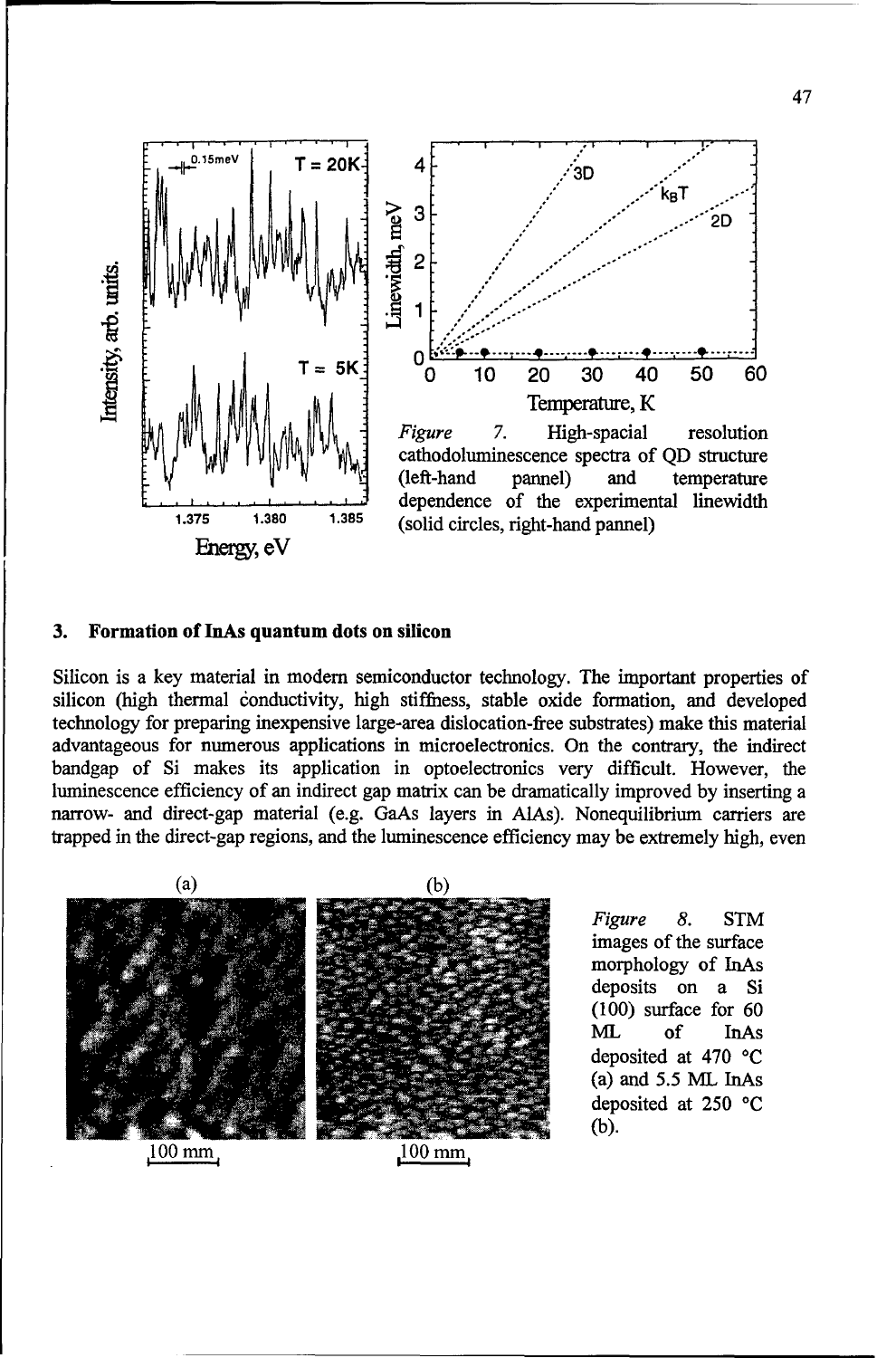

when the relative total thickness of the narrow gap material is small. Using the QD approach may be advantageous in overcoming the problems of lattice mismatch and anti-phase "domains which are the main limiting factors for the growth of IlI-V materials on silicon.

When studying the growth regimes for InAs quantum dots on Si we have found that at moderate arsenic fluxes and substrate moderate temperatures (470'C) (typical for the growth of InAs/GaAs quantum dots) InAs grows on Si **2** (100) surface in the Stranski-Krastanow  $\frac{1}{27}$   $\frac{1}{28}$   $\frac{1}{21}$   $\frac{1}{21}$   $\frac{1}{21}$   $\frac{1}{21}$  growth mode with the formation of mesoscopic dislocated clusters on top of a two-dimensional Photon energy, eV periodically corrugated InAs wetting layer. In contrast, at lower temperatures (250'C) a dense array of self-organized nanoscale InAs *Figure 9.* PL spectra of InAs QD array in a quantum dots of uniform size and shape is Si matrix (curve 1) and bare Si substrate fonmed, Fig. **8.** These quantum dots, when (curve 2) at 77 K. These states of the curve 2) at 77 K. These states and covered with a grown on a Si buffer layer and covered with a Si cap, give a PL line at about  $1.3 \mu m$ , Fig. 9 [13].

#### 4. Quantum dot diode lasers

# 4.1. THRESHOLD CHARACTERISTICS

To study the diode lasers based on self-organized quantum dots, the quantum dot array was inserted into an active region of a GRIN SCH GaAs-(A1,Ga)As laser, Fig. 10. This allowed us to realize lasing via the ground state of quantum dots at low temperatures. Lasing wavelength was in the vicinity of the maximum of QD photoluminescence (PL) spectrum recorded at low excitation densities, and the threshold current density was found to be practically temperature insensitive in the temperature range up to  $\sim 100 \text{ K}$ . However, at higher temperatures we observed a steep increase in the threshold current density accompanied by a blue shift of lasing wavelength. Room temperature lasing energy was close to optical transition energy in a wetting layer (WL) [10]. Extremely high material and differential gain have been reported for these lasers, however, poor optical confinement factor led to moderate values of modal gain [14].

Important improvements in threshold characteristics of quantum dot diode lasers became possible due to the use of vertically coupled quantum dots in the active region [15]. These lasers show ground state lasing up to room temperature and the lasing wavelength follows the temperature dependence of the GaAs band-gap. The threshold current density steeply decreases and the range of its thermal stability increases with an increase in the number of QD layers (Fig. 11). The threshold current density  $(J_{th})$  is as low as 90-100 A/cm<sup>2</sup> at room temperature for  $N=10$  which is 10 times less than that for  $N=1$ .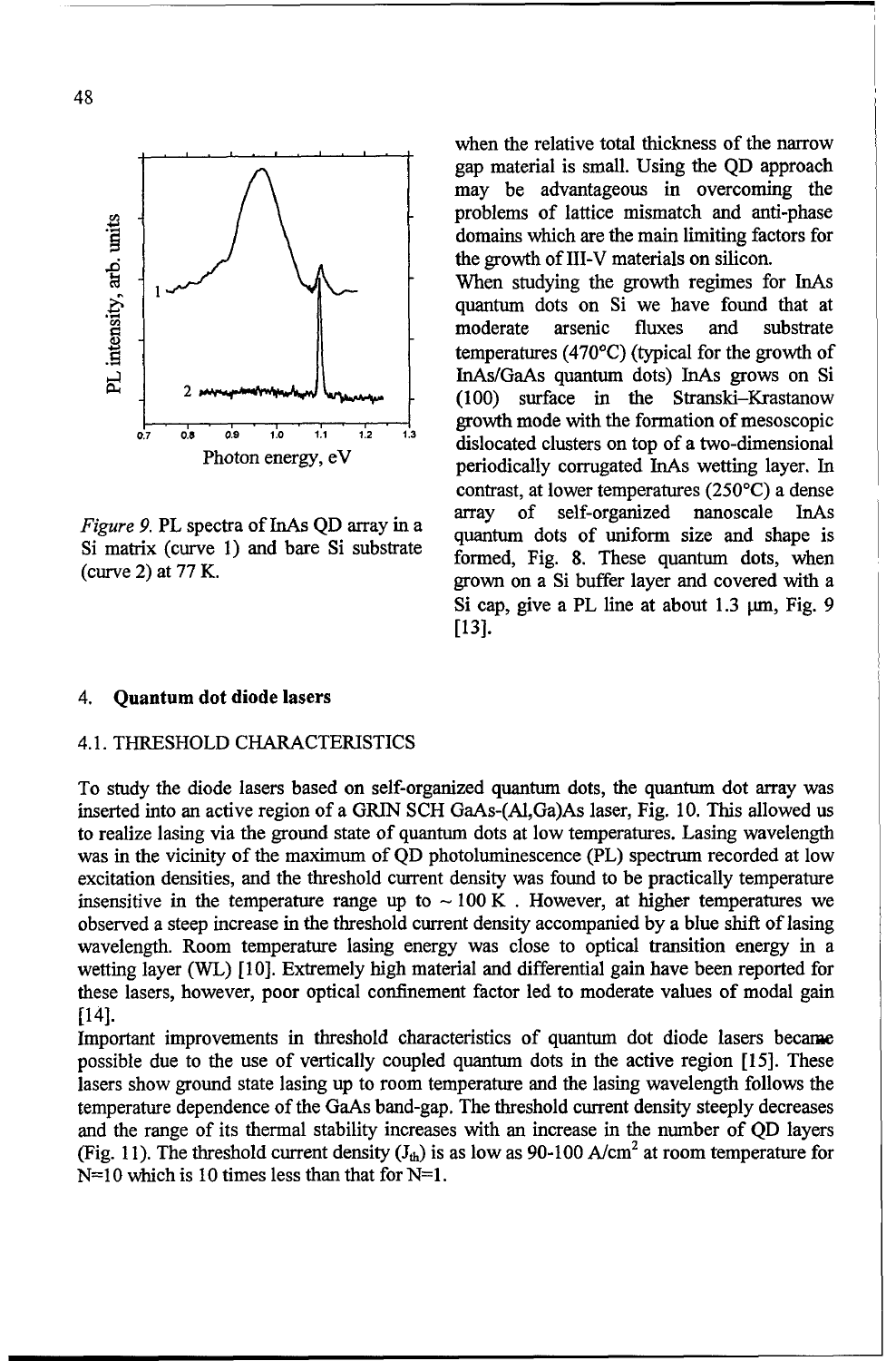



 $\begin{bmatrix} 1050 \\ 1050 \\ 0.97 \end{bmatrix}$  **Eurther decrease in threshold current density** of quantum dot diode lasers was achieved by of quantum dot diode lasers was achieved by using the AlGaAs instead of the GaAs as a matrix for InGaAs QDs. This allowed for the increase in the barrier height for the carriers<br>  $N=1$  o in the quantum dot states which reduces the **950 1 .. .. 3...** in the quantum dot states which reduces the <sup>150</sup> 250 **150** 250 **150 carrier evaporation from quantum dots. The -0--** GaAs matrix AlGaAs is solved by *in situ* annealing during AIGaAs matrix  $\bigcup_{\lambda \vdash c}$  **c** the high-temperature growth of the second emitter of the laser structure. This approach *N*=10 **allowed** us to achieve a room temperature and a differential efficiency of more than 60% for a quantum dot diode laser [15]. The value of the threshold current density well

*Figure 11.* Temperature dependence of the carrier losses and leakage from the ground threshold current density and the lasing state of quantum dots has shown that the wavelength (insert) for the lasers based on threshold current density can be reduced N layers of InAs QDs in GaAs or AlGaAs down to about 15 A/cm<sup>2</sup> at room temperature matrix. by reducing the non-radiative recombination and improving the carrier localization [16].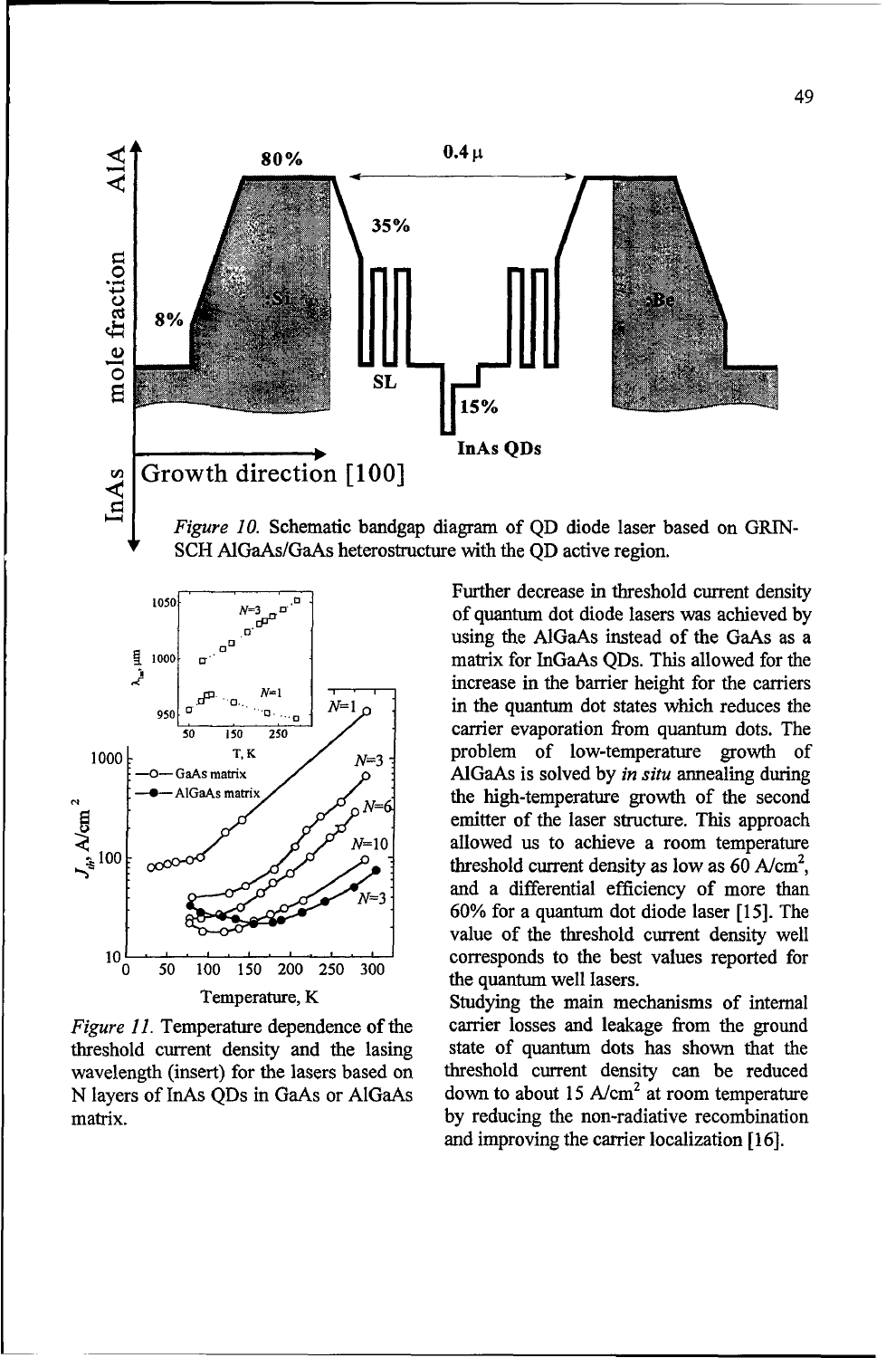#### 4.2. **CONTINUOUS** WAVE OPERATION OF **QUANTUM** DOT **DIODE LASERS**

The high quality of diode lasers, characterized **by** low threshold current density and reasonable differential efficiency, allowed us to demonstrate for the first time continuous wave (CW) operation of the **QD** lasers. Output power of about **1** W for the InGaAs/AIGaAs **QD** laser was reported **[17].**

One of the dominant mechanisms limiting output power of the semiconductor laser is spectral hole burning, associated with the finite capture time of charge carriers into the active states. Since the capture time into the ground state of In(Ga)As QDs is relatively large and the QDs themselves are characterized **by** a certain number of states determined **by** their surface density (typical value is  $3+5\times10^{10}$  cm<sup>-2</sup>), there is a maximum current capability of the QD active region. The increase in the surface density of QDs should allow us to increase the maximal possible current, which, in the turn, will increase the light output power. In **[18]** we have proposed the method to increase the surface density of QDs using denser InAlAs QDs as the



*Figure 12.* Output power, Pout, diode voltage, was estimated to be as low as Ud, and conversion efficiency,  $\eta C$ , vs drive  $1.3\pm0.3$  cm<sup>-1</sup>. The internal quantum current for the QD diode laser operating in CW efficiency was estimated to be about regime at room temperature. 75% [19]. Thus, QD lasers can be

centers for stimulated formation of **T=10c •C** I composite vertically coupled QDs is *5'"* set by the InAlAs islands  $\begin{bmatrix} \frac{1}{2} \\ \frac{1}{2} \\ \frac{1}{2} \\ \frac{1}{2} \end{bmatrix}$   $\begin{bmatrix} 1, A \\ 3 \end{bmatrix}^{40}$   $\begin{bmatrix} 8 \\ 1 \end{bmatrix}$   $\begin{bmatrix} 1+1.5\times10^{11} \text{ cm}^{-2} \\ 4 \end{bmatrix}$ , whereas the optical transition energy is determined by the In(Ga)As QDs.<br>  $\begin{bmatrix} 1.5 \\ 2$ determined by the In(Ga)As QDs.  $\begin{bmatrix} \mathbf{y} \\ \mathbf{y} \\ \mathbf{z} \end{bmatrix}$   $\begin{bmatrix} \mathbf{z} \\ \mathbf{z} \\ \mathbf{z} \end{bmatrix}$   $\begin{bmatrix} 1.5 \\ 2.0 \\ 2.0 \\ 2.0 \\ 2.0 \\ \mathbf{z} \end{bmatrix}$   $\begin{bmatrix} 3 & \mathbf{z} \\ 3 & \mathbf{z} \\ 2 & \mathbf{z} \\ 2 & \mathbf{z} \\ 2 & \mathbf{z} \end{bmatrix}$  Following this method we formed the laser **as 3.5 and 4.8 W, respectively, Fig.**  $\frac{4}{4}$  **6 8** 8 9 12. The maximum value of output power was limited by catastrophic Current, A optical mirror damage (COMD). The internal loss for these diodes used for high-power applications.

## 4.3. QUANTUM DOT DIODE LASERS FOR OPTICAL FIBER COMMUNICATIONS

Extension of the optical emission range available for the GaAs-based optoelectronic devices to 1.3 µm is currently a subject of strong interest due to matching the transparency window of optical fibers. A number of attempts have been made to find an alternative to InGaAsP material system for laser diodes to overcome its strong temperature sensitivity due to insufficient electron confinement in the active region. Moreover, the use of GaAs-based lasers emitting at 1.3 pm would eliminate the use of expensive InP substrates and the sophisticated technique of fusion of Bragg reflectors and active regions for vertical cavity devices. The approach based on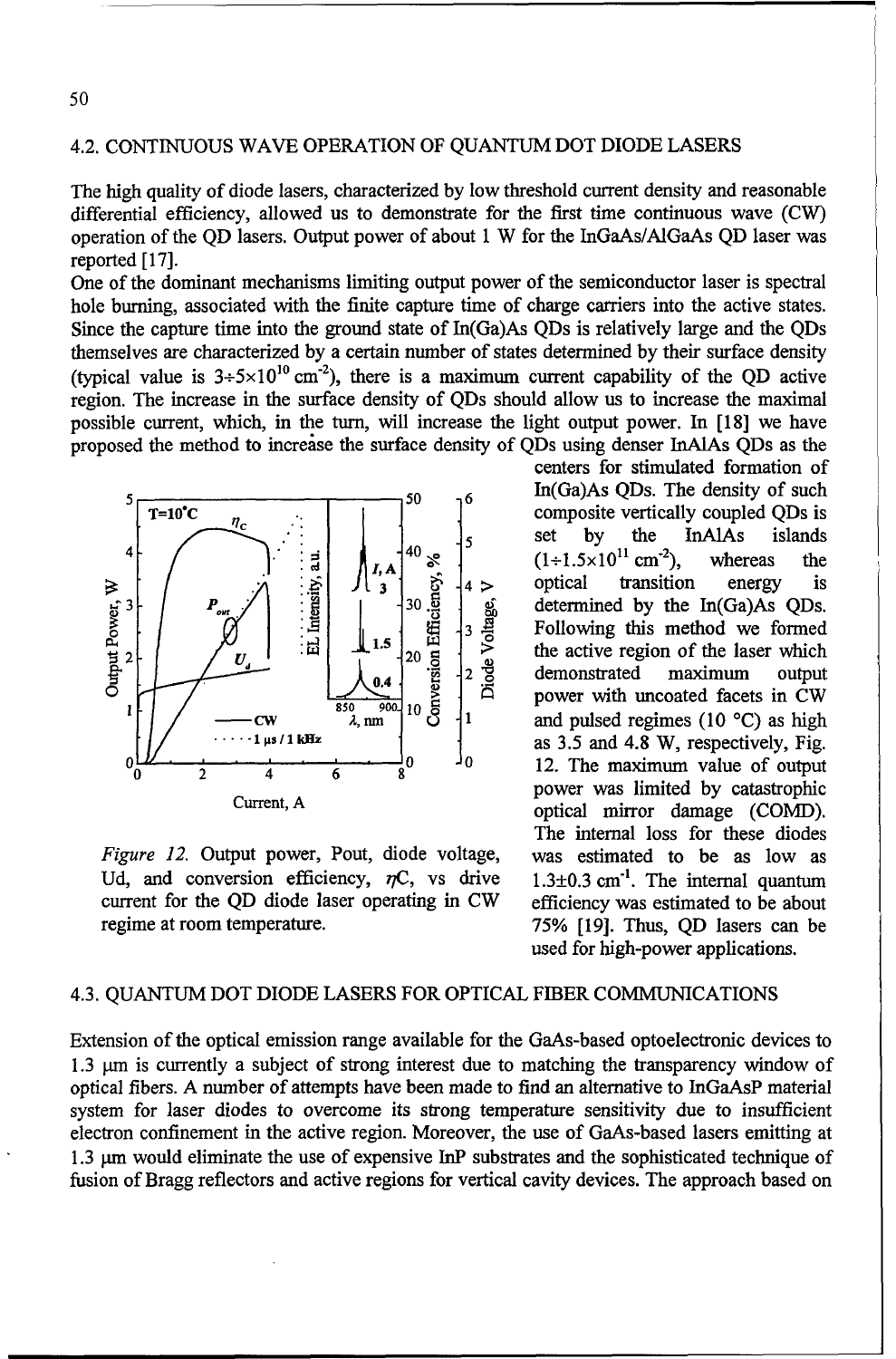

*Figure 13.* Electroluminescence (EL) spectra for four-side cleaved devices at room temperature (a), temperature dependence of the threshold current (b), dependence of the inverse differential efficiency (c) and the threshold current density (d) on the cavity length for the laser based on InAs QDs covered with InGaAs QW layer.

strained InGaAs/GaAs quantum well structures did not allow the necessary wavelength range to be reached due to the intrinsic limitation of the quantum well width associated with the border for pseudomorphic growth.

InAs/GaAs quantum dots are the promising candidates for extending the long wavelength border for the GaAs based light emitters. Once the InGaAs nanoscale islands are formed the pronounced red-shift of the luminescence peak position relative to that in strained InGaAs/GaAs quantum well is observed. We have proposed and realized a method to extend the optical emission range for the InGaAs/GaAs structures based on the effect of reduction of the energy of optical transition in a quantum dot when the bandgap of the surrounding matrix is decreased. We placed an InAs quantum dot (QD) array into external InGaAs strained quantum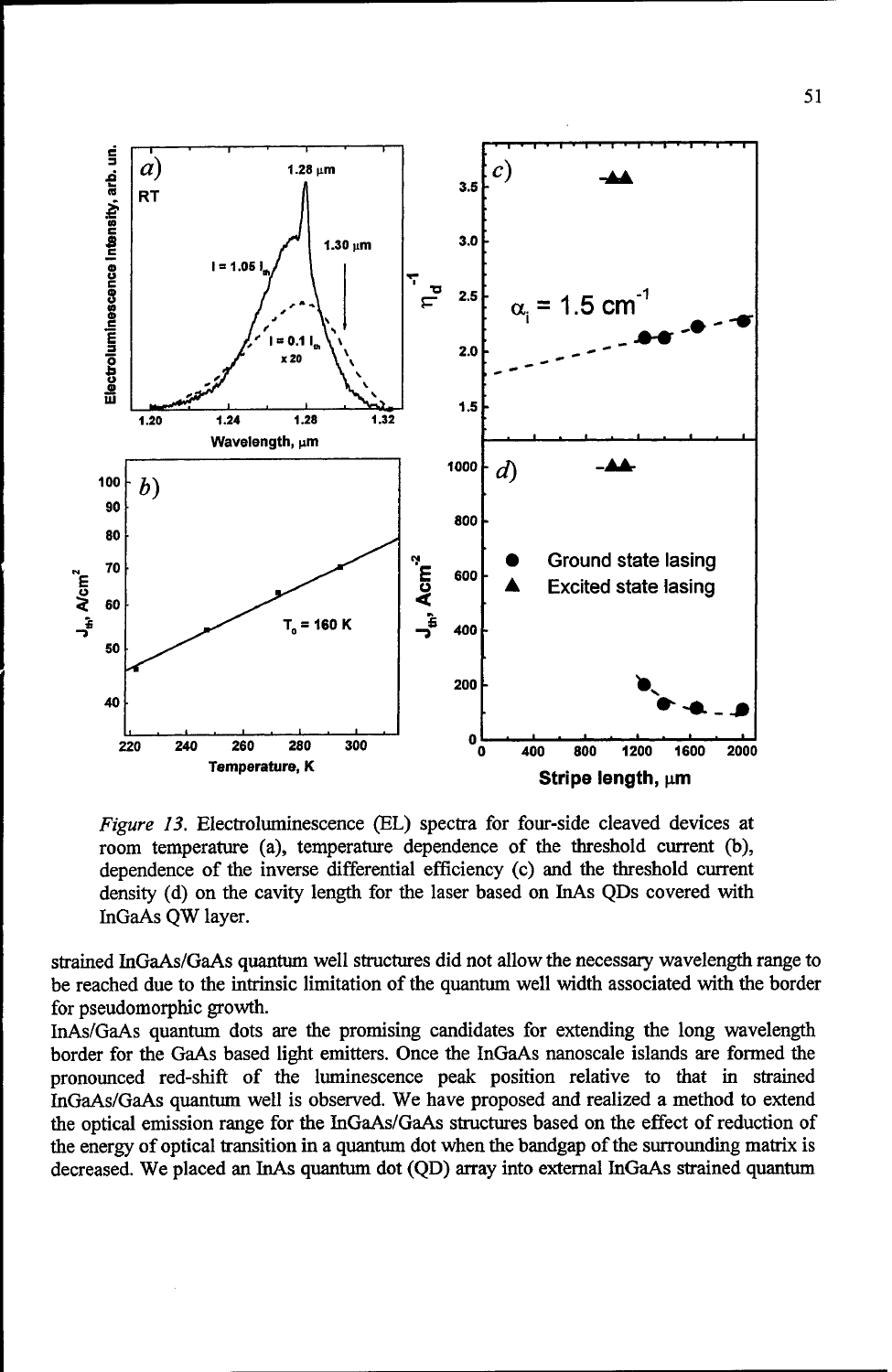well which allowed us to control the quantum dot emission wavelength by varying the InGaAs composition and to achieve the emission wavelength as long as  $1.3 \mu m$ , Fig. 13 [20].

Using these InAs/InGaAs/GaAs quantum dots in the active region of a diode laser allowed us to realize low threshold current density  $(J_{th} = 65 \text{ A/cm}^2)$  operation near 1.3 µm at room temperature. The lasing occured via the QD ground state for cavity length  $L > 1$  mm. Differential efficiency is 40% and internal losses are  $1.5 \text{ cm}^{-1}$ . Characteristic temperature near RT is 160 K, Fig. 13, [21]. Thus, the GaAs-based QD laser emitting near 1.3  $\mu$ m demonstrated properties superior to those of InP-based QW devices.

#### 4.4. QUANTUM DOT DIODE LASERS FOR NEAR-IFRARED OPTICAL RANGE



*Figure 14.* Light output vs drive current curve threshold currents and emission (left-hand pannel) and above-threshold EL wavelength at 1.8  $\mu$ m (77 K), Fig. 14, spectrum (right-hand pannel) for 240- $\mu$ m-long [23], show that the wavelength of the spectrum (right-hand pannel) for  $240$ - $\mu$ m-long [23], show that the wavelength of the stripe diode based on InAs ODs in an InAs OD lasers can be extended to the stripe diode based on InAs ODs in an InGaAs/InP matrix. near-infrared optical range.

Using the idea of the dependence of the quantum dot laser. We used InGaAs ternary lattice matched to InP substrate as a matrix for InAs quantum dots. In this Example 11 attice matched to InP substrate as<br>  $\frac{1}{2}$  a matrix for InAs quantum dots. In this<br>
case the matrix band-gap was only ~0.8<br>
eV and consequently the QD emission<br>
wavelength should be considerably<br>
increased a wavelength should be considerably increased as compared to the InAs/GaAs case. We have shown experimentally that for the InAs/InGaAs/InP QDs the optical emission range can be extended to  $\sim$ 2  $\mu$ m  $\begin{array}{c|c}\n\hline\n\text{1790} & 1810\n\end{array}$  [22]. Having inserted these quantum dots the 77-200 K temperature range. Low

#### 5. Conclusions

InAs quantum dots have been successfully grown by MBE on GaAs, InP, and Si substrates. Growth regimes for the formation of coherent islands have been studied. Energy spectrum, structural, and optical properties have been evaluated. Diode lasers based on self-organized quantum dots have been fabricated and characterized. The possibility to obtain ultra low threshold current densities by optimizing the structural design and growth regimes has been demonstrated. Quantum dot lasers have demonstrated high output power performance comparable to the quantum well lasers. In addition, quantum dot lasers have extended the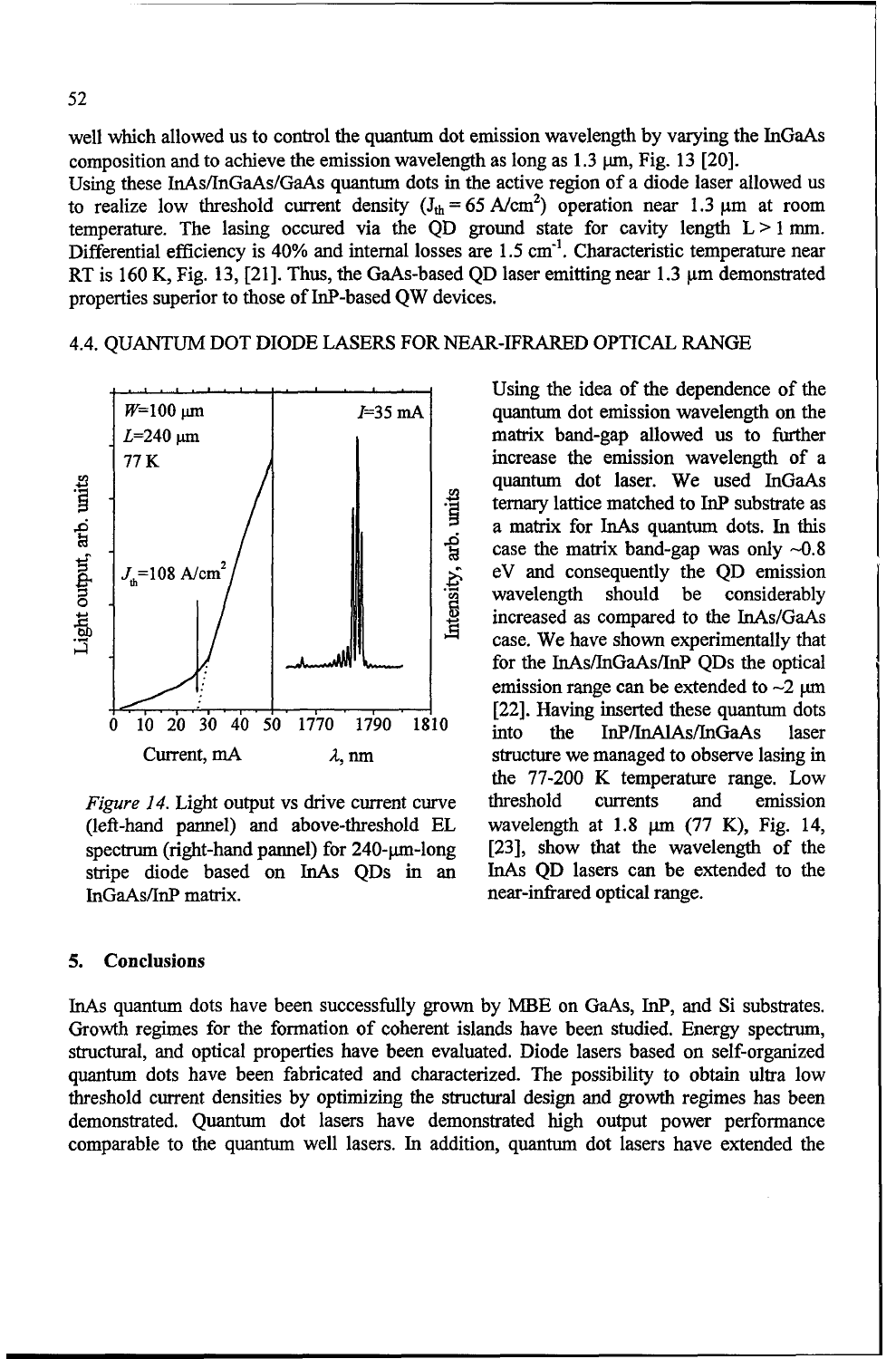optical emission range of the GaAs based lasers to wavelengths necessary for optical fiber communications.

# 6. Acknowledgements

This work in different parts is supported by Volkswagen Foundation (grant 1/73-631), INTAS (grants 96-0467 and 96-0242), BMBF 13 N 7231, NanOp CC, Russian Foundation for Basic Research (grant 99-02-16799), and the Program of Ministry of Science of Russia "Physics of Solid State Nanostructures.

The author is grateful to the Directors and Organizing Committee of the NATO Advanced Research Workshop "Nanostructured Films and Coatings" (Santorini, Greece, June 28-30, 1999) for financial support.

The author also gratefully acknowledges his colleagues whose contribution to this work was extremely important: A.Yu.Egorov, A.E.Zhukov, A.R.Kovsh, N.A.Maleev, S.S.Mikhrin, D.V.Denisov, M.V.Maximov, A.F.Tsatsul'nikov, I.L.Krestnikov, B.V.Volovik, D.A.Bedarev, Yu.M.Shernvakov. A.V.Lunev. E.Yu.Kondrat'eva, S.V.Zaitsev. N.Yu.Gordeev. E.Yu.Kondrat'eva, V.I.Kopchatov, D.A.Lifshits, Yu.G.Musikhin, A.A.Suvorova, A.O.Kosogov, S.S.Ruvimov, N.A.Bert, P.S.Kop'ev, N.N.Ledentsov, and Zh.I.Alferov - Ioffe Institute, St. Petersburg, Russia; G.E.Cirlin and A.O.Golubok - Institute for Analytical Instrumentation, St. Petersburg, Russia; N.Kirstaedter, R.Heitz, M.Grundmann, and D.Bimberg - Technical University of Berlin, Berlin, Germany; P. Werner - Max-Planck Institute, Halle, Germany; Z.Liliental-Weber and E.R.Weber - Lawrence Berkeley National Laboratory, Berkeley, CA, USA.

# 7. References

- 1. Arakawa, Y. and Sakaki, H. (1982) Multidimensional quantum well laser and temperature dependence of its threshold current, *Appl. Phys. Lett.* 40, 939-941.
- 2. Asada, M., Miyamoto, Y., and Suematsu, Y. (1986) Gain and the threshold of the threedimensional quantum-box lasers, *J. Quantum Electron*. **QE-22**, 1915-1921.
- 3 Ledentsov, N.N. (1996) Ordered arrays of quantum dots, in M. Scheffier and R. Zimmerman (eds.), *Proceedings of the <sup>2</sup> <sup>3</sup>***rd** *International Conference on the Physics of Semiconductors* 1, Berlin, Germany, 19-26.
- 4 Eaglesham, D.J. and Cerullo, M. (1990) Dislocation-free Stranski-Krastanow growth of Ge on Si (100), *Phys. Rev. Lett.* 64, 1943-1946.
- *5* Guha, S., Madhukar, A., and Rajkumar, K.C. (1990) Onset of incoherency and defect introduction in the initial stages of molecular beam epitaxial growth of highly strained In<sub>x</sub>Ga<sub>1</sub>, As on GaAs (100), *Appl. Phys. Lett.* **57**, 2110-2112.
- 6 Grundmann, M., Stier, **0.,** and Bimberg, D., (1995) InAs/GaAs pyramidal quantum dots: Strain distribution, optical phonons, and electronic structure, *Phys. Rev. B* 52, 11969- 11981.
- **7** Egorov, A.Yu., Zhukov, A.E., Kop'ev, P.S., et al. (1994) Effect of deposition conditions on the formation of (In,Ga)As quantum clusters in a GaAs matrix, *Semiconductors* 28, 809-811.